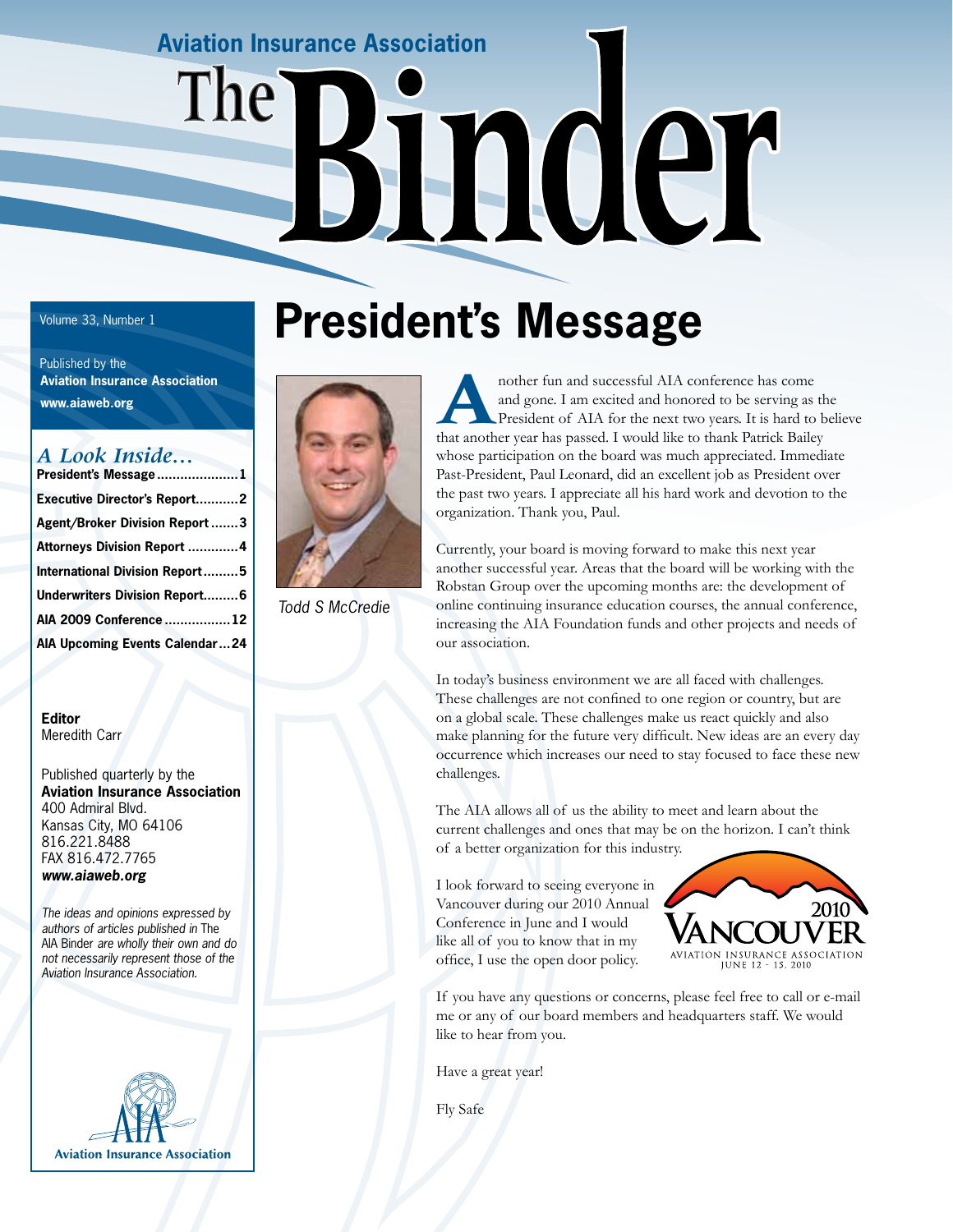#### **Industry News**

### **Technologically Advanced Aircraft: Is Safer Really Safer?**

by Dr. David Curry, Donald Knutson, and Steven Meyers

viation trade journals<br>
and other media<br>
sources have made<br>
anecdotal suggestions<br>
that Technologically Advanced and other media sources have made anecdotal suggestions Aircraft (TAA) are being operated by a new breed of aviators, and that the accident rate is abnormally higher than conventional aircraft. Is this simply the result of pilots failing to learn how to operate new technologies or does a focus needs to be made on the psychological factors that could influence the decision making skills of the TAA pilot?

Let's start by taking a look at an actual NTSB report (LAX05FA088), which typifies many of the accidents involving this new breed of aviator. A low-time private pilot (473 hours total time and 11 hours in actual IFR), was flying a Cirrus SR22 on an IFR flight plan from Lake Tahoe to Oakland, California. The pilot received a pre-flight weather briefing, which advised him that there were no pilot reports for his intended route of flight, and that the freezing level was at 6000 feet over Reno, Nevada. The pilot decided that he could safely make the flight. While en route, he unsurprisingly experienced structural icing at the forecasted levels, resulting in a departure from controlled flight. This led to his decision to deploy the ballistic parachute, which subsequently caused a catastrophic airframe failure.

Several key factors were noted during the subsequent accident investigation. The pilot clearly underestimated, and maybe trivialized, the severity of flying into icing conditions. The pilot could

have believed that since the plane was equipped with multi-functional onboard weather displays and an Ice Protection System, that this would make him immune to the detrimental effects of structural icing. In fact, the aircraft was not certified for flights into known icing at all; the Pilot's Operating Handbook (POH) clearly indicated: "*Flight into known icing conditions is prohibited.*" The investigators also determined that the pilot had elected to deploy the parachute outside of its operating envelope (stated in the POH as 133 knots maximum indicated airspeed); and the subsequent parachute deployment forces were the cause of the in-flight breakup.

In essence, a combination of the aircraft being equipped with multiple safety features and the pilot lacking adequate training may have presented the operator with a false sense of security. Research has repeatedly shown that individuals oftentimes do not value increases in safety *per se*, but rather utilize an increased safety margin as a license to undertake greater risk-taking behavior. Some psychologists developed the theory of *risk homeostasis* to account for such behavior (Wilde, 2001). According to the theory, each individual determines an "acceptable" level of risk for any particular activity in exchange for the benefits they expect to receive for undertaking it, and their behavior is based on the relationship between the risk and the perceived benefit. If the level of risk associated with a particular activity is assessed as being *greater* than the acceptable level, people tend to

exercise greater levels of caution (likely by not performing the activity). The opposite is also true: if the level of risk is assessed as being *lower* than their acceptable level, individuals tend to engage in actions that increase their level of risk-taking. Behavior is regulated so as to maintain a *homeostasis* (balance) between risk-exposure and riskavoidance. A dangerous aspect of such behavior is that the risk-exposure level is *subjectively* (rather than objectively), evaluated.

A familiar example of this phenomenon is that of winter driving. The majority of drivers slow down when road conditions become icy. However, it is not unusual to see the drivers of fourwheel drive vehicles simply engage the traction control, and maintain or increase their speed based upon a perception that that they are adequately protected from the affects of reduced traction. Even though their vehicle's performance is improved while driving on straight and level surfaces, their ability to *stop* or *turn* on ice remains at its original level. If they had simply slowed down like their two-wheel drive counterparts, they would have experience a net *increase* in overall safety, but their behavioral change (i.e., not reducing speed as other drivers do) negates the advantages of the four-wheel drive system.

In the aviation arena, it is likely that such risk adjustment behavior would manifest itself as an increase in the likelihood of an individual being willing to expose themselves to greater levels

#### **CONTINUED ON PAGE 22**